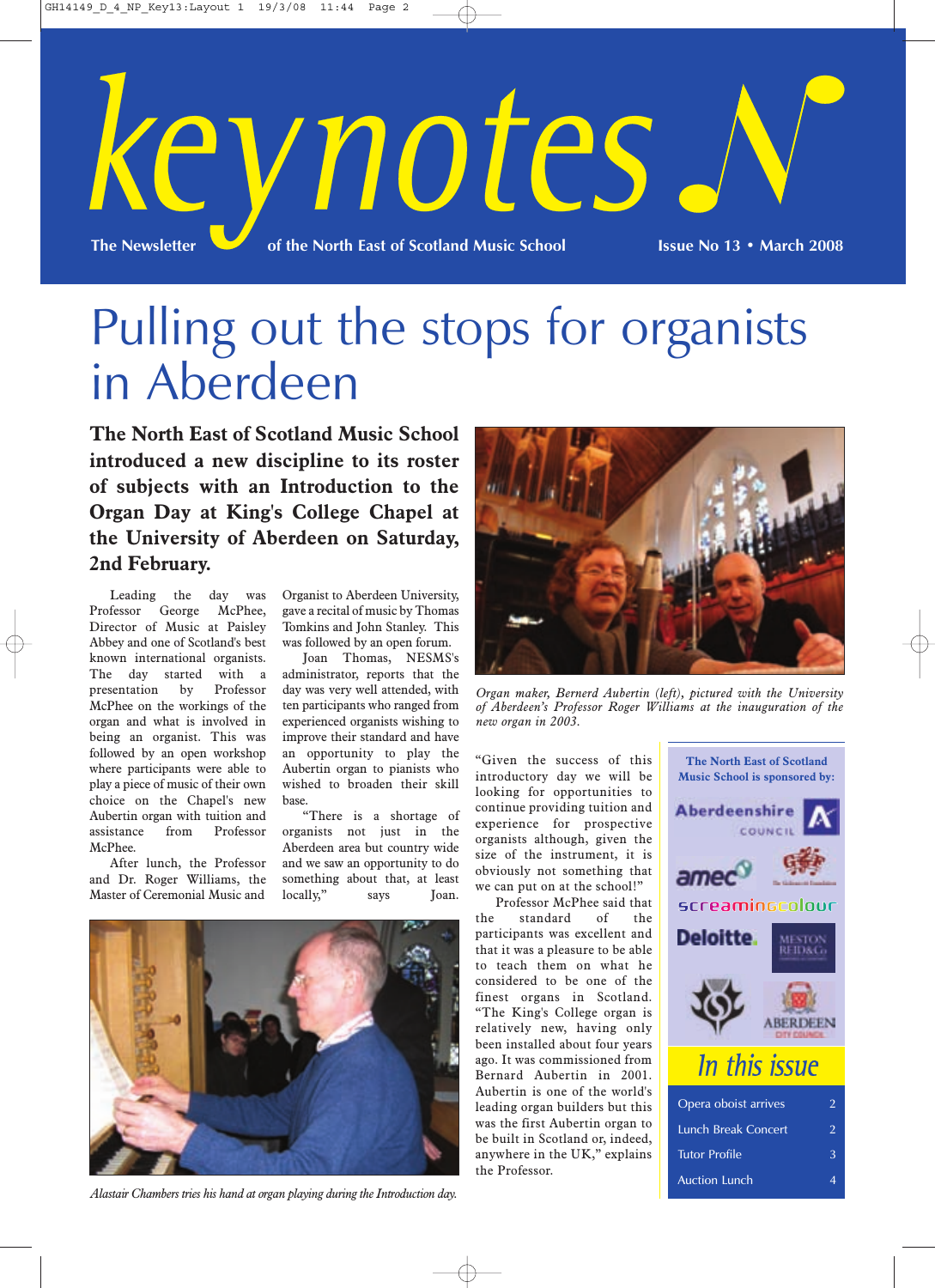## **About the School**

#### **Providing the highest standards of advanced tuition for promising musicians**

The School provides a centre where young people of outstanding musical promise can obtain tuition which is not available within their existing framework of study. Any musically talented child, student, teacher or lay person living in Scotland may apply for an audition to the School.

#### **TUITION**

Internationally acclaimed professors and teachers are brought to Aberdeen on a regular basis from all over the British Isles.

#### **COURSES**

The School offers one-to-one teaching together with occasional workshops and masterclasses. There is a close relationship with the University of Aberdeen, through the Director of Music, and also with Aberdeen City Music School in Dyce.

#### **FINANCE**

Finance is generously provided by trusts, commercial organisations and individuals. Continued support is essential in order to maintain the high quality of the teaching programme. The Administrator will be pleased to assist with all enquiries about donations, sponsorship or scholarships.

#### **FEES & SCHOLARSHIPS**

Students pay their own fees, although scholarships are available and are applied for annually. Any award is made on a balance of musical potential and financial need.

#### **DOROTHY HATELY**

Dorothy founded NESMS in 1975 with the support and encouragement of Lady Aberdeen. Thanks to Dorothy's dogged determination over the years, the School has greatly increased its teaching disciplines, tutors and pupils. Sadly, Dorothy died in 1996, before she could see the School in its own premises in Huntly Street. However, we strive to maintain the high standards she set and intend to take the School from strength to strength.

#### **NORTH EAST OF SCOTLAND MUSIC SCHOOL**

Dorothy Hately Music Centre 21 Huntly Street Aberdeen AB10 1TJ Tel/Fax: 01224 649685 email: nesms@dsl.pipex.com www.nesms.org

**Chairman:** June, Marchioness of Aberdeen and Temair

**President:** Dr Neil Mackie

**Administrator:** Joan Thomas

**Assistant Administrators:** Reg Pringle Colin Brockie

## Opera oboist is new NESMS tutor

**The principal oboist with Scottish Opera Orchestra, Joe Houghton, has joined NESMS to replace Anne Rankin who has taken a full-time teaching post in Glasgow and was therefore unable to continue as a tutor for the school.**

Joe was born and brought up in Preston, Lancashire, before going to Westminster Cathedral choir school at the age of 10. He then continued his education

at Ampleforth College, York and King's College, Cambridge, where he was a choral scholar.

He also played oboe from an early age and went on to the Royal Academy of Music to study the instrument with Celia Nicklin, before gaining the Premier Prix de Virtuosité at the Conservatoire de Musique in Geneva with Maurice Bourgue.

"I've been very fortunate to have enjoyed an extremely varied career," says Joe. "I've been able to combine teaching at St Mary's Music School and George Watsons College, Edinburgh with orchestral, chamber and solo performances. Since



1998 I've had the pleasure of being the principal oboist with Scottish Opera and prior to that I was principal oboe with the Manchester Camerata, Scottish Ballet and Northern Ballet." Joe has also worked as principal oboe with the Royal Scottish National Orchestra, the BBC Scottish Symphony Orchestra, the City of Birmingham Symphony Orchestra, Northern Sinfonia and Opera North.

He currently lives in Lanark with his wife Zoë and their 3½ year old son, Ben who, claims Joe, appears to be musical on the basis that he spends a lot of time banging things!

In his spare time Joe likes to keep fit and has run the occasional half marathon and he is also treasurer of an investment club that has a membership of players in the various Glasgow-based orchestras.

"Although we dabble in stocks and shares, sadly I haven't yet made enough money for me to retire!" says Joe. "Until that happens I'm still going to have to play and teach but, happily, I cannot claim that that is a real hardship."

## LUNCH BREAK CONCERT MUSICIANS FROM NESMS COWDRAY HALL THURSDAY, 4TH OCTOBER, 2007

**The second in the current season of weekly Lunch Break Concerts drew a capacity audience to the Cowdray Hall on Thursday 4th October. Three musicians from NESMS represented the broad range of age and experience accepted by the Music School.**

From the fourteen year-old schoolgirl violinist Jessica Coleman or baritone Colin Brockie who is busy launching himself into studies for a BMus degree at Aberdeen University to pianist Colin Sinclair, a recently retired Aberdeen GP, Thursday's line-up of performers reminded us that the doors of NESMS are open to dedicated musicians regardless of age.

Beethoven's popular Romance in F was Jessica Coleman's choice for her first piece and it was this which opened the concert. In a confident and relaxed performance with neat control of phrasing, Jessica showed that she already has an instinct for where the music needs to be leaned on and where it is better to let go a little. With more experience, this is something that she can afford to push even further in her performances. Jessica both opened and closed the concert and her second choice was the Theme from Schindler's List by the Hollywood composer John Williams. Its naturally flowing melody seemed an easy choice but it is in fact a Grade 7 piece on the Associated Board Examination List. It is a real mark of Jessica's ability that she made it sound so simple. Is that not what the great artists aim at in their performances too?

Colin Brockie opened his programme with a testing aria from La Juive by Halévy, Si la rigeur et la vengeance. It forces the vocalist to give the lowest ranges of his voice a good workout, but on Thursday, Colin sounded a lot happier pushing towards his beautifully clear top notes. A fine example was his reprise of Vi Ravviso

from Bellini's La Somnambula which we heard him sing so well at the last NESMS recital in Craigiebuckler Church in June, another, his joyfully extrovert performance of Quand la flamme de l'amour from Bizet's The Fair Maid of Perth.

Age has little compensation, but experience does count for quite a bit and this was proved with Colin Sinclair's inspiring performance of El Amor y la Muerte from Goyescas by Granados. Dr Sinclair had clearly given much thoughtful consideration to the emotional and dramatic import of the music which is what came across most crucially in his playing. The colours, dark as well as light and all the dramatic contrasts built into the music came alive and drew me totally into his performance.

Congratulations to all three musicians whose performances were such a fine advertisement for the achievements of NESMS today.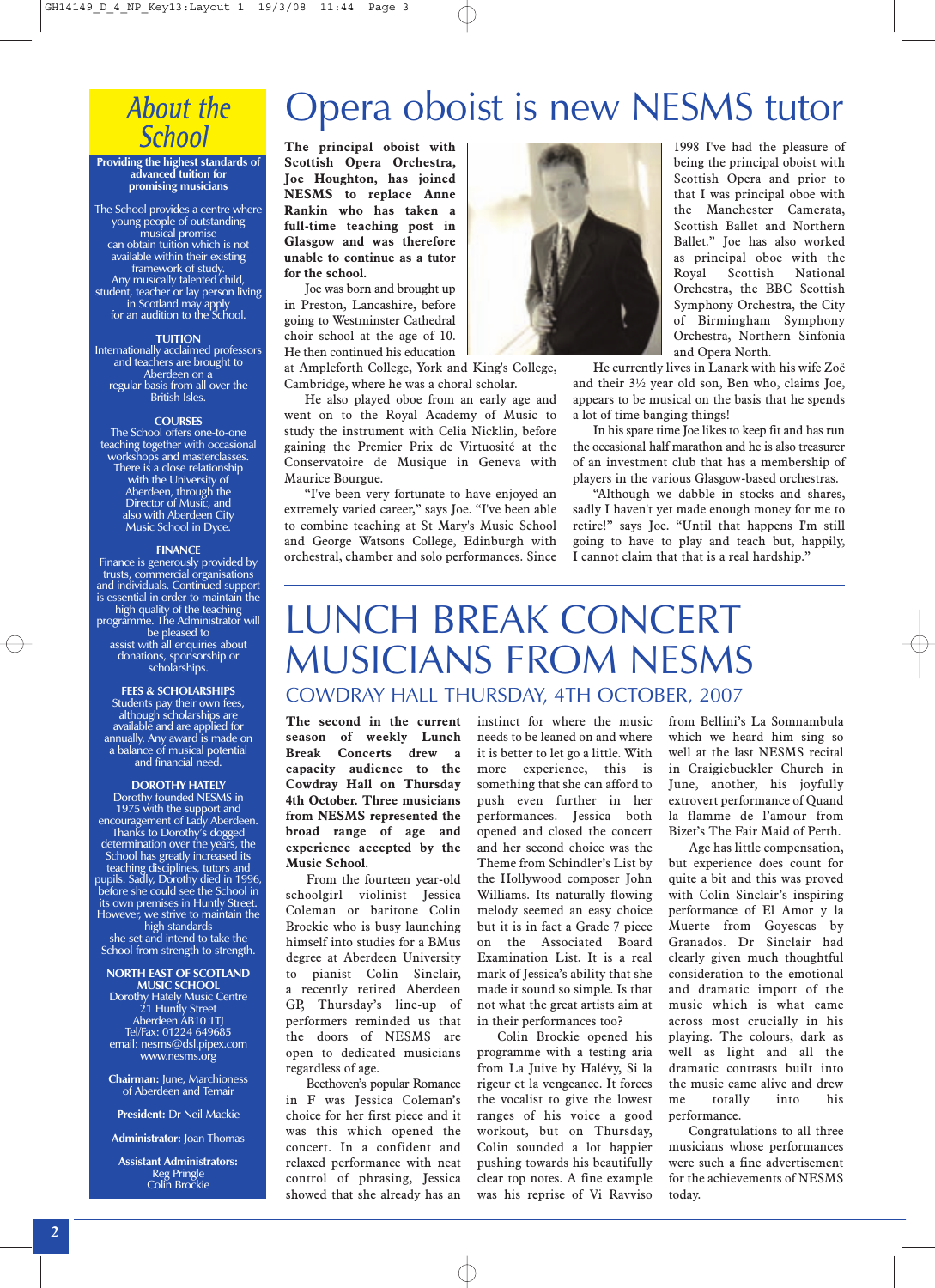## Tutor profile – Lesley Wilson

**Lesley Wilson's future career as a bassoon player was perhaps formed by two childhood experiences. During her upbringing in Croydon, Sunday night was music night in the Wilson household; her mother played the piano, her father was a good amateur violinist and her uncles sang. "Sunday nights were quite Victorian in a way," remembers Lesley. "We entertained ourselves – or, to be more precise, the adults did – and I sat at the top of the stairs listening."**

The second experience she recalls is being taken to an orchestral rehearsal where she sat behind the bassoons. "I didn't immediately think, 'Oh I'd love to play that,'" Lesley says. "In fact I started playing the piano and it wasn't until I was 13-years-old and doing pretty well that it was suggested that I start playing a second instrument as this would give me a better chance of taking up music professionally. It was also suggested that a woodwind instrument would be the best choice.

I chose the bassoon when three of my classmates took up the flute, oboe, and clarinet, and I knew there was another instrument that made up the set. I can recall that the school, Croydon High School for Girls, organised a garden fete to pay for it, that they bought a Heckel – which is the Rolls Royce of bassoons – and that I shared it with another girl."

It turned out to be an inspired choice. The bassoon tutor for the school was the famed Archie Camden. Lesley went on to play in the National Youth Orchestra and, at 16, a musical career was becoming her preferred option. "That was on the grounds that I didn't appear to be much good at anything else and I thoroughly enjoyed music anyway!" she says.

Another influential teacher was Gwydion Brooke who was just starting to teach at the Royal Academy of Music when Lesley started as a student. "Gwydion's reputation in the bassoon world was enormously high," says Lesley. "He had recorded Weber's bassoon concerto with the Liverpool Philharmonic in 1948 where his virtuoso playing, especially of the very fast last movement, was such that they had managed to get it all on one side of a



*Lesley Wilson busy making reeds for her bassoons.*

78rpm record – and without making it sound rushed!"

After only two years at the Royal Academy, Lesley was offered a job with one of the northern orchestras but, after consulting with Gwydion and her other teachers, turned it down. But only a term later the job of principal bassoonist at the Scottish National Orchestra came up. Lesley applied and won the post – and there she stayed for the next 27 years.

"They were very happy years and it was a great orchestra to be part of," Lesley says. "I also met my husband, the horn player Derek Walker, there." In addition, Lesley took up the baroque oboe, and, later, the baroque bassoon. "I went on courses in Oxford, Cambridge and Belgium and

was hooked in two ways. I now have a property in Belgium as well as a family of baroque instruments!"

After leaving the SNO, Lesley took a teaching job with Aberdeen City Council and she now continues to teach in city schools, as well at the University, Aberdeen City Music School, NCOS, the Royal Scottish Academy of Music and Drama and, not least, NESMS.

"I started here in the 1970's," says Lesley. "Like most of the tutors at that time, it was Dorothy Hately who persuaded us. But I do like coming here as it's beautifully organised and the payment is always reliable!"

One of Lesley's star pupils at NESMS was Hilary Milne, who went on to a professional career with the Philharmonia.



#### **as at January 2005**

#### **STRINGS**

Violin *Gillian Findlay* Viola *Michael Beeston* Cello *James Halsey* Double Bass *David Inglis*

#### **WOODWIND**

Flute *David Nicholson* Flute *Catherine O'Rourke* Oboe *Joe Houghton* Clarinet *Alison Waller* Bassoon *Lesley Wilson*

**BRASS**

Trumpet *John Gracie* Horn *Lizzie Davis*

**PIANO**

*Nigel Clayton Joseph Long*

**SCOTTISH FIDDLE**

*Paul Anderson*

#### **SINGING**

*Raimund Herincx Alan Watt Ruth Black Alison McDonald Jean Webster*

### **STAGECRAFT & PERFORMANCE**

*Donald Maxwell*

### **Forthcoming** events

#### **The Aberdeen Bach Choir**

Invites us to join them to hear Colin Brockie, the Bach Choir **Scholar** 

Saturday 22nd March, 7.30

p.m. At Ferryhill Church There is no charge for this event, but a donation to the choir would be welcome.

#### **PLAY-A-THON**

Yes, it's back again! Saturday 3rd May at NESMS We aim to have students performing all day so start preparing your party piece now! Sponsor forms and full details will be sent to you nearer the time.

#### **Scholarship Concert**

Friday 20th June, 7.30 p.m. at Craigiebuckler Church Come and hear our current whole year scholarship students Chris Baxter, piano, Kay Ritchie, flute and Colin Brockie, baritone, who will provide a varied programme for an exciting summer concert.